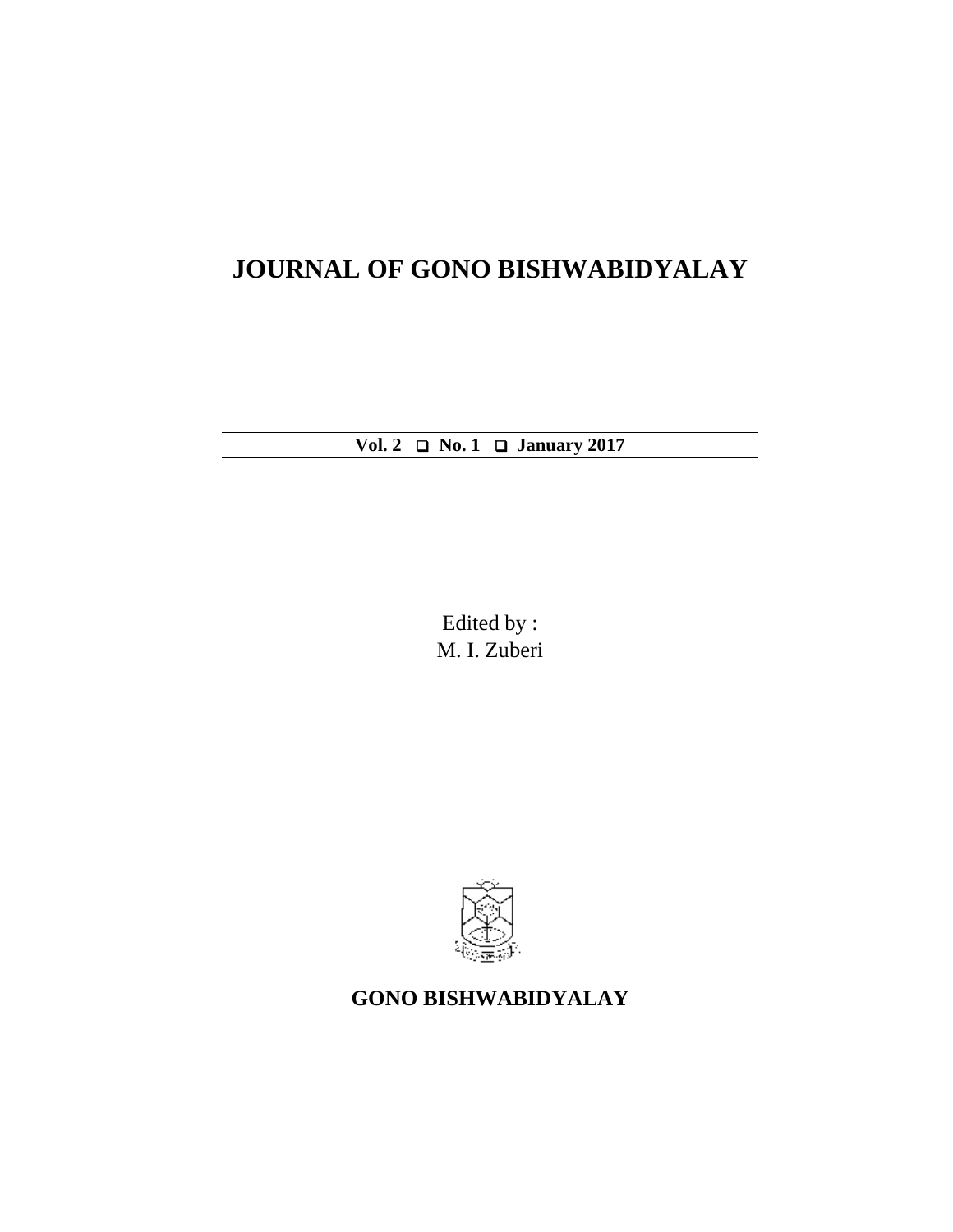#### **JOURNAL OF GONO BISHWABIDYALAY**

### **Edited by :**

M. I. Zuberi Professor Department of Environmental Science, and Dean, Faculty of Arts and Social Sciences

### **Published by :**

Md. Delower Hossain Registrar, Gono Bishwabidyalay Mirzanagar, Savar, Dhaka, Bangladesh

#### **Printed by :**

Gonomudran Limited Mirzanagar, Savar, Dhaka

#### **Price :**

Taka 200.00 US \$ : 10.00

ISSN : 2309-0642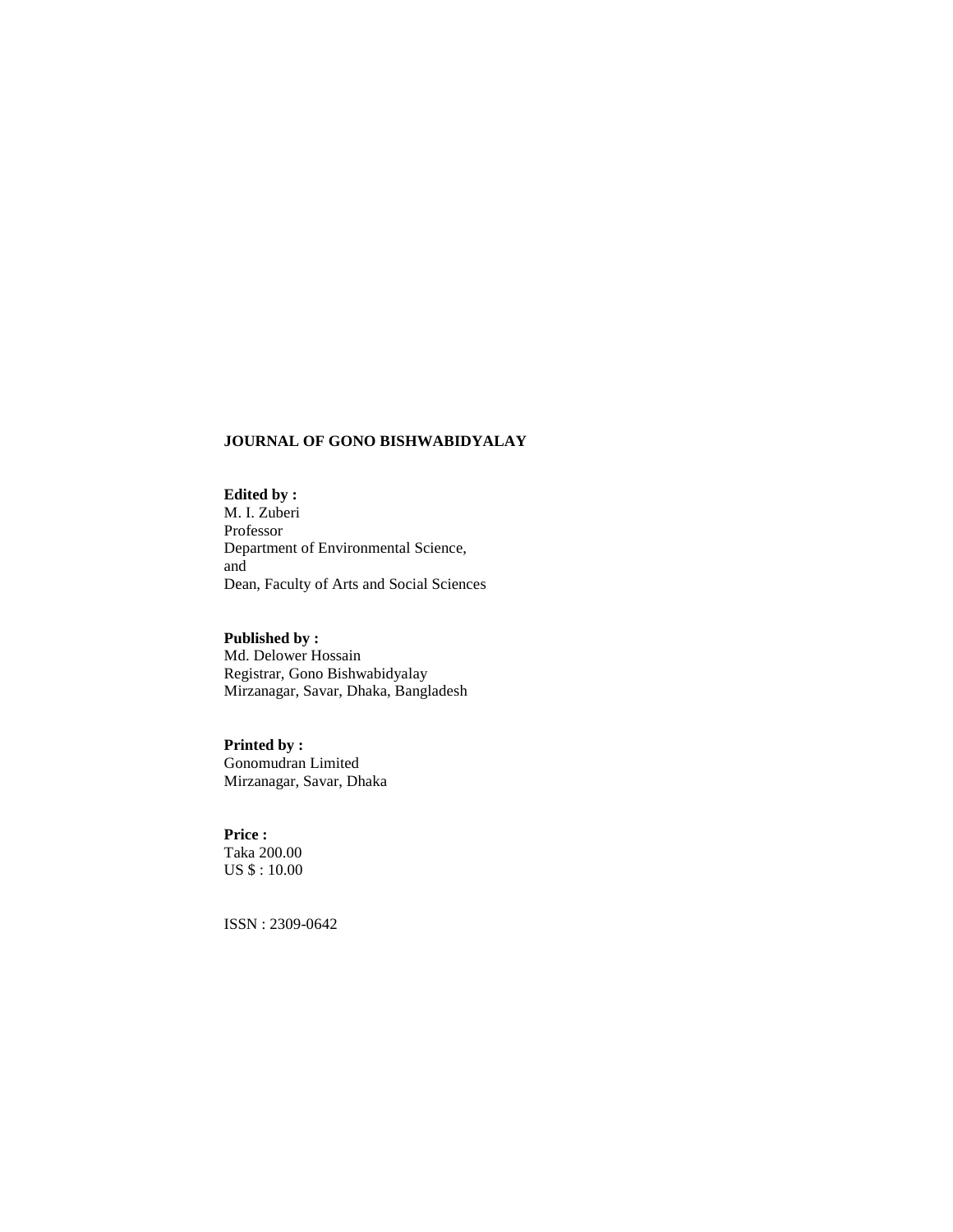### **Editorial Board**

| Professor Dr. Muhammad Iqbal Zuberi<br>Dean, Faculty of Arts & Social Sciences<br>Gono Bishwabidyalay         | Editor |
|---------------------------------------------------------------------------------------------------------------|--------|
| Professor Dr. Ashraf-Ul-Karim Khan,<br>Dean, Faculty of Health & Medical Sciences,<br>Gono Bishwabidyalay     | Member |
| Professor Dr. Mostafizur Rahman<br>Faculty of Veterinary and Animal Sciences<br>Gono Bishwabidyalay           | Member |
| Professor Dr. Hasin Anupama Azhari,<br>Dean, Faculty of Physical Mathematical Sciences<br>Gono Bishwabidyalay | Member |
| Professor Dr. M. Nazrul Islam,<br>Head, Department of Politics & Governance<br>Gono Bishwabidyalay            | Member |
| Professor Monsur Musa,<br>Head, Department of English<br>Gono Bishwabidyalay                                  | Member |
| Professor Tahmina Akhter<br>Head, Department of Sociology & Social Work<br>Gono Bishwabidyalay                | Member |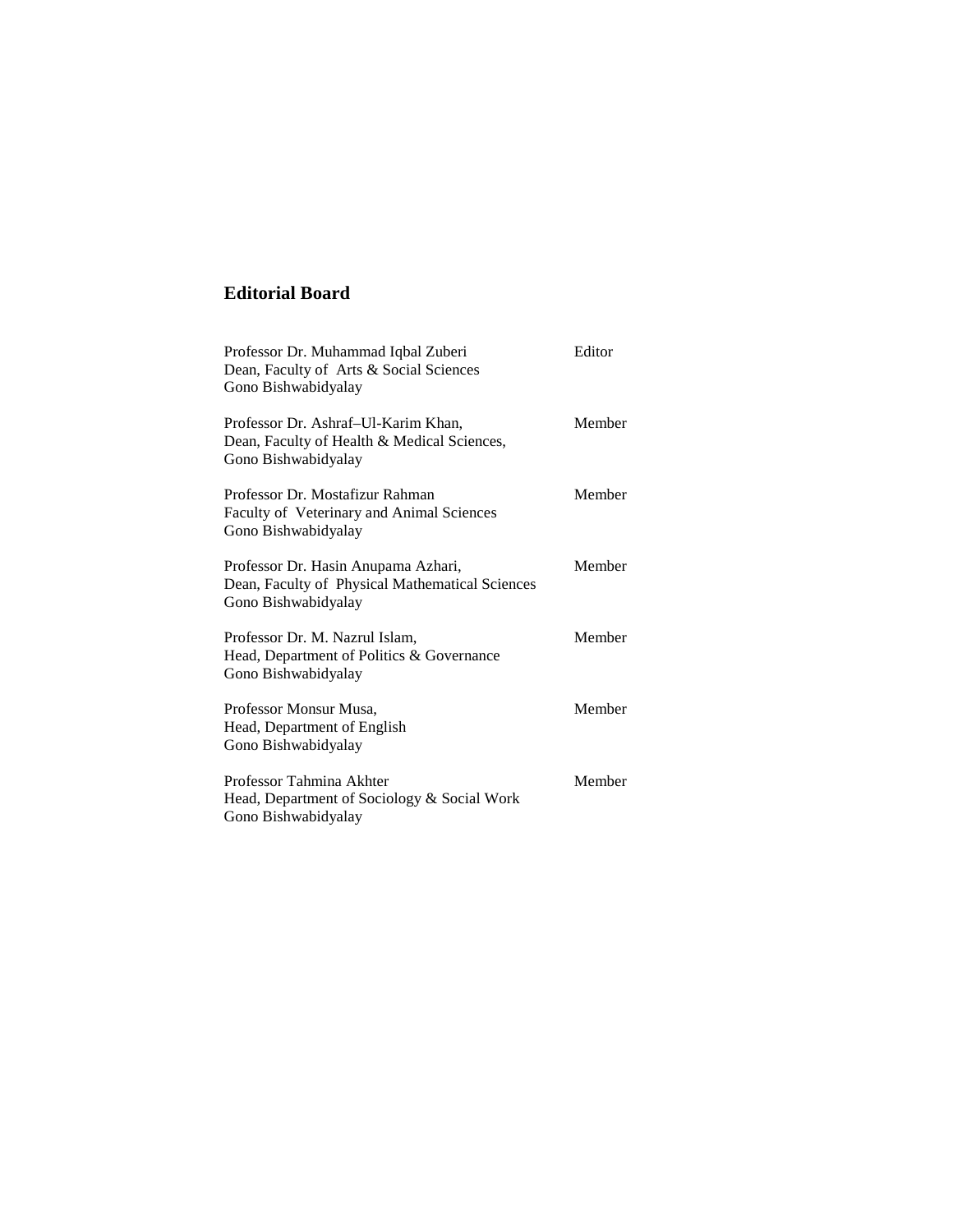### **Editor's Note**

The current issue - Volume 2, Number 1 is a slightly altered version of the Journal in that it is now named as 'The Journal of Gono Bishwabidyalay' catering for all the Faculties, Colleges and Institutes of the University.

So this Issue has a wider focus including manuscripts from all the disciplines covering the English, Law, Environment, Business, Health Science and Microbiology.

We hope our efforts to improve the quality of the Journal and encouraging the young colleagues to publish more by bringing out two issues a year will help us to achieve our goal – providing our teachers and students better teaching-learning and getting involved in research.

The Editor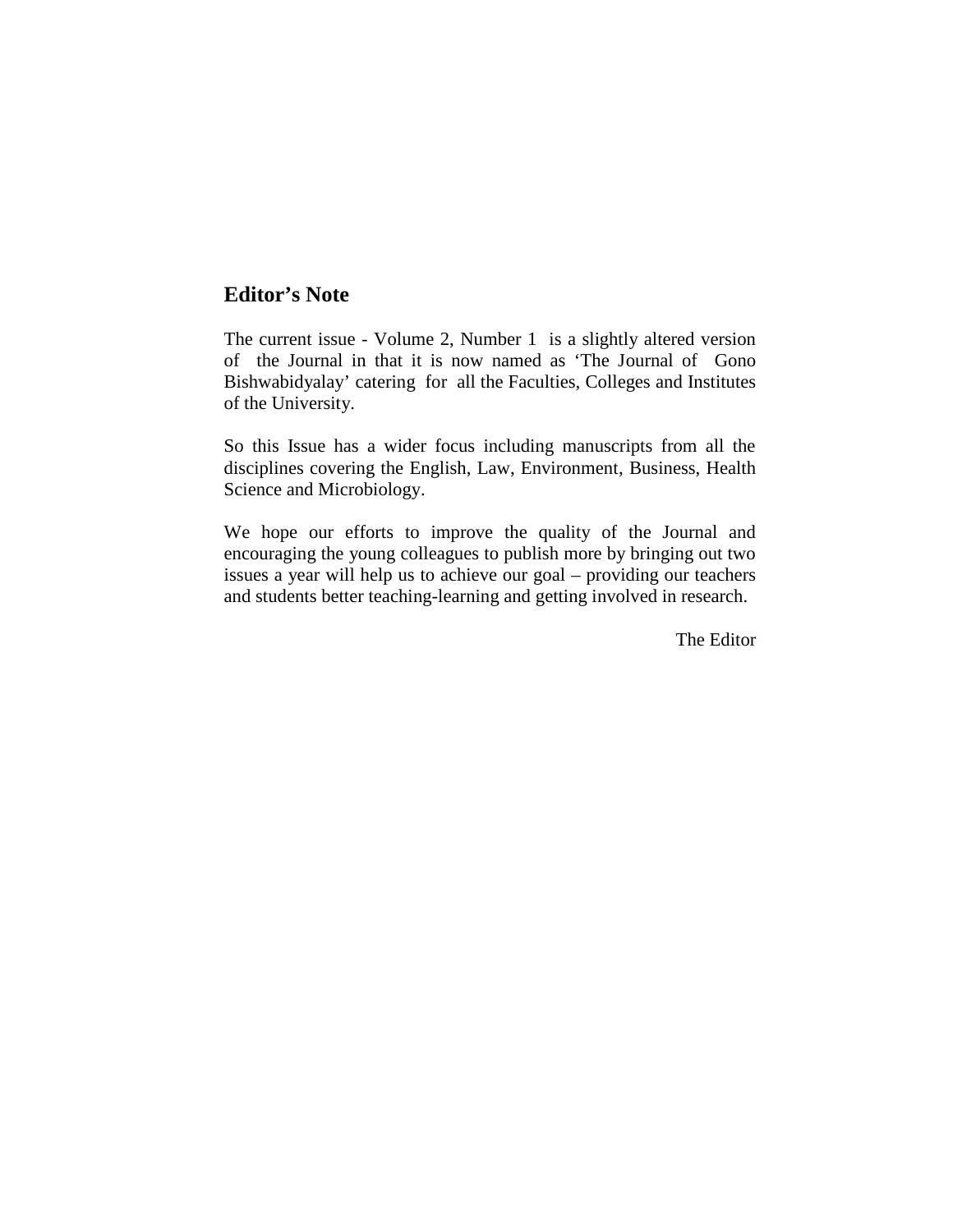### **Contents**

- Editorial
- Author's guideline

### **Section A : Arts, Social Sciences and Business**

| Afroza Siddika                    | Ecofeminism in selected novels of Anita Nair                                                                                            | 9  |
|-----------------------------------|-----------------------------------------------------------------------------------------------------------------------------------------|----|
| Rahman M Mahbub                   | Sense or Nonsense : reading Vladimir and<br>Estragon in Becketts' Waiting for Godot<br>versus The Fool in Shakesperes'<br>King Lear     | 23 |
| Md. Mahbubur Rahman               | Revisiting the jurisprudential panorama<br>of the Drones Attack : Unknotting legal<br>Implication of drones Attack in Armed<br>conflict | 35 |
| Tahsina Islam<br>Jasmin Aktar     | Migrant Workers Remittance in Bangladesh:<br>An Analysis of Growth Trends and<br>Changing Movement structure                            | 47 |
| Md. Amriul Mumeneen               | Teaching Communicative English at the<br>H S C level                                                                                    | 55 |
| Tabatshum Nepa<br>Nazneen Parveen | The Maritime Conquest: Bangladesh Wins<br>another Legal Battle in the Bay                                                               | 61 |

### **Section B : Physical, Medical and Environmental Sciences**

| M. I. Zuberi                                      | Livelihood and availability of safe water:<br>Rural scenario and Sustainable<br>management in Bangladesh                           | 71 |
|---------------------------------------------------|------------------------------------------------------------------------------------------------------------------------------------|----|
| Sumon Chandra Debnath<br>Ropak Chandra Roy        | Exclusive Breast feeding practice and<br>nutritional status of mothers attending in<br>tertiary hospital : A cross sectional study | 85 |
| Najmun Nahar<br>Niger Sultana                     | Prevalence of multidrug resistance<br>Salmonella spp on Betel leaf (paan) and<br>identification of gross contamination site        | 93 |
| Mousumi Bala<br>Tania Akter<br>Mohammad Hanif Ali | Study of Corpus Callosum of Human Brain<br>to Predict Autism Spectrum Disorder                                                     | 99 |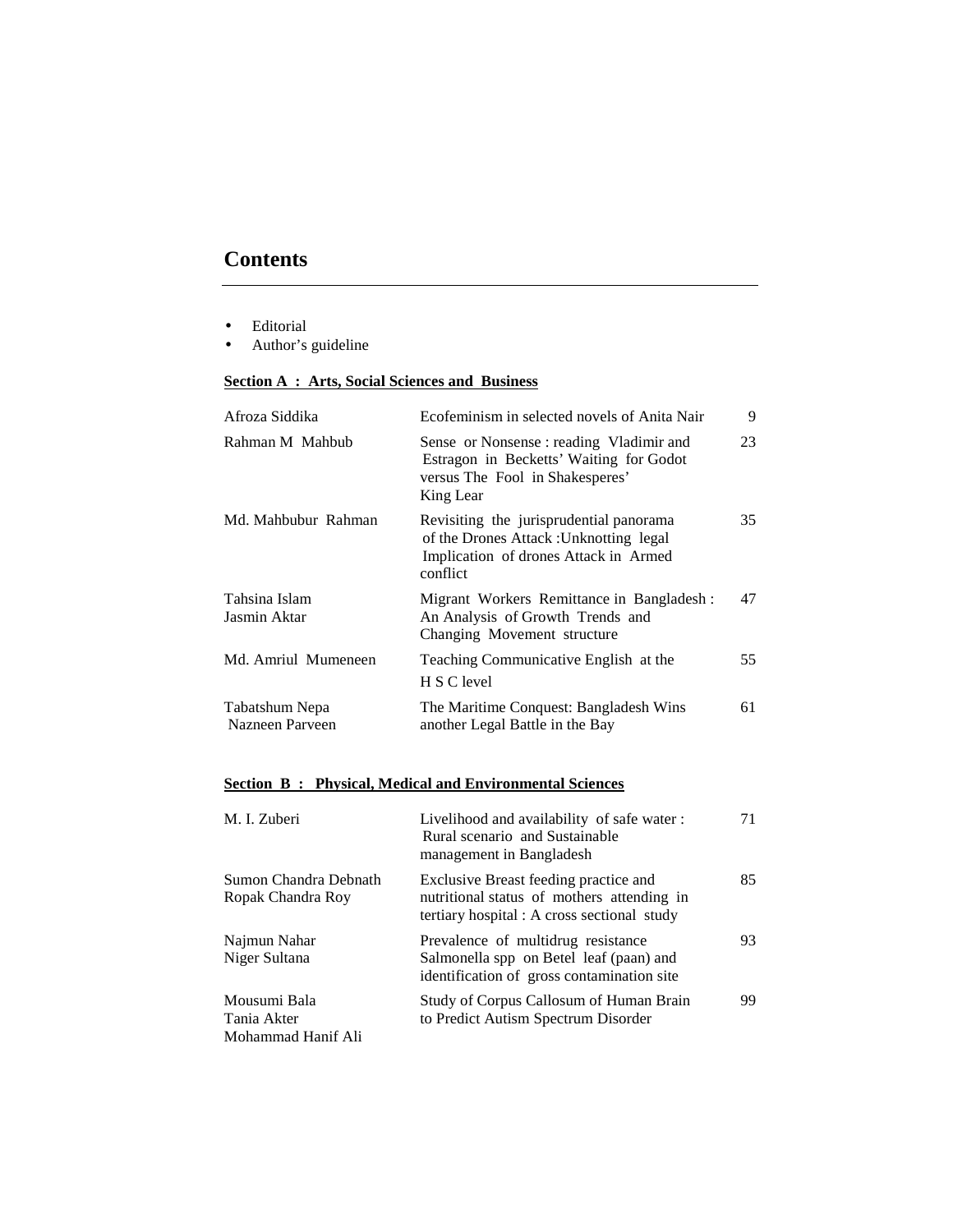### **The Journal of Gono Bishwabidyalay**

#### **Authors' Guidelines**

**Editorial policy:** The Journal of Gono Bishwabidyalay is devoted to the publication of original research and reviews covering the fields of Arts, Physical, Environmental, Medical and Social Sciences including Commerce and Law. Contributions are published in English or Bengali after reviewing by two peers. The author(s) should submit an article that has not been published or offered to any other journals for publication.

**Plagiarism**, presenting someone else's work or ideas as one's own, with or without their consent, by incorporating it into work without full acknowledgement will strictly be checked.

**Manuscript:** The text of the article should be clear and precise. Manuscripts should be double spaced, printed in font size 12, Times New Roman, on one side of quality paper with margin on all sides. Manuscripts and illustrations should be submitted in duplicate and the author should retain one copy. The sequence should be: Title, Author's name and affiliation, Abstract, Key words, Introduction, Materials and Methods, Results and Discussion, Acknowledgements and References.

**Title page:** Title page should include the title of the paper, the name and address and e-mail of the author(s) and suggested running head (10 characters or less). If authors are not from a single affiliation, superscript numerals are to be used to designate each affiliation. The affiliations are to be typed below the author line designated with appropriate superscripts in order of appearance. The title page should include complete name, address, telephone and fax numbers and e-mail address of the author to whom galley proof and other correspondence should be sent.

**First page**: This page should carry the title of the paper, abstract and key words not exceeding six, immediately below the abstract. The title should be brief and very specific.

**Abstract:** Each full paper should have an abstract containing the gist of the results obtained and should not exceed 150 words.

**Illustrations**: Illustrations may be line drawings or photographs and all should be numbered in a single sequence and reference to the text as Fig. 1, 2 etc. Each figure must be in a separate page and clearly identified with the author(s) name and short title of the manuscript and figure number. Original figures or good quality glossy photographic prints are acceptable.